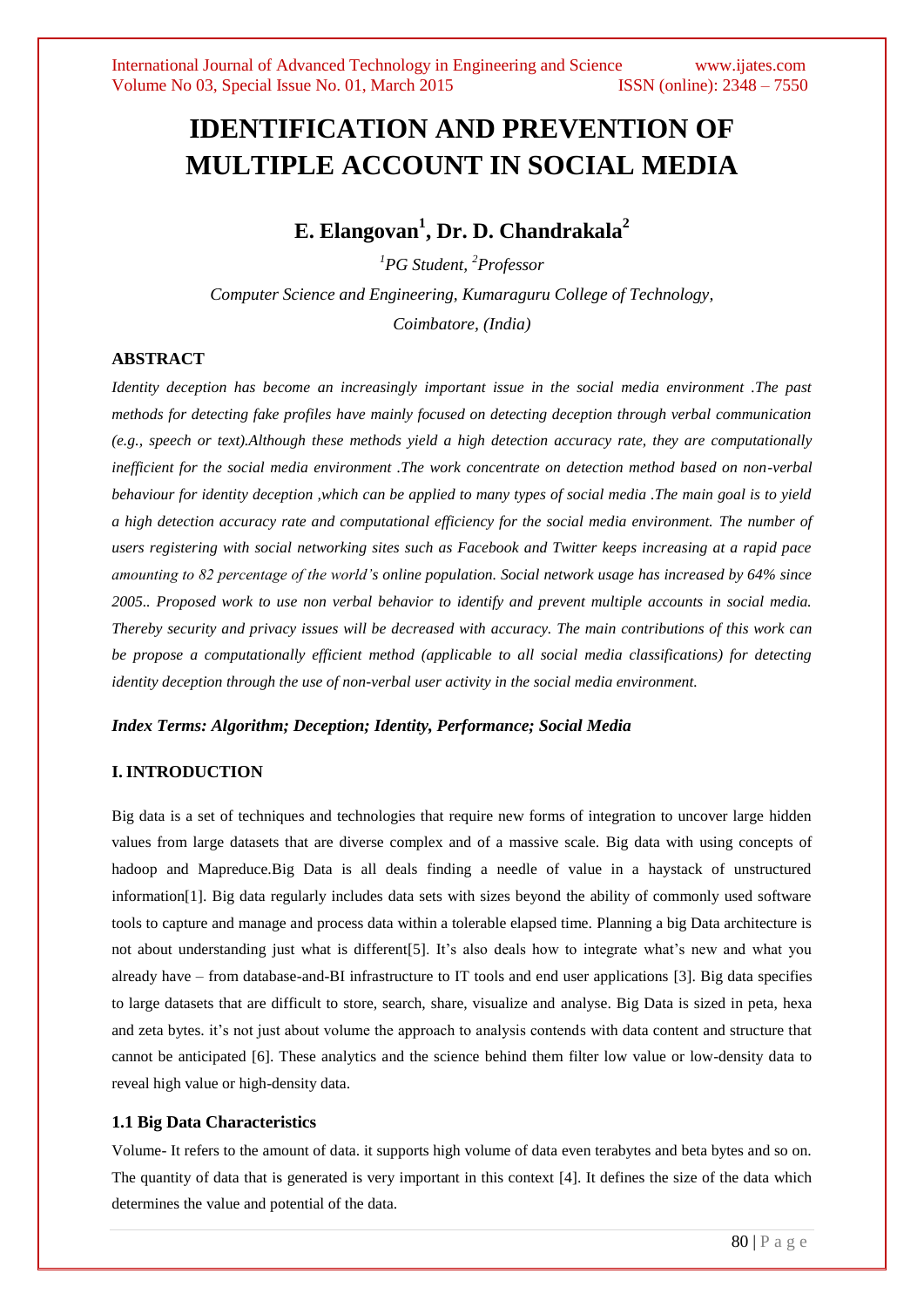Variety - It refers to the variety of data. it supports many types of data. For example image, audio, video etc. It helps the people who are closely analysing the data and are associated with it to effectively use the data to their advantage and thus upholding the importance of the Big Data [9].

Velocity – It refers to the speed of generation of data or how fast the data is generated and processed to meet the demands and the challenges [7].

Variability – It refers to the process of being able to handle and manage the data effectively.

Veracity – It refers the quality of the data being captured can vary greatly. Exact analysis depends on the veracity of the source data [2]. Veracity refers to the level of quality and trustworthiness that can be ascribed to a data set.

#### **1.2 Key Areas That Big Data Analytics May Influence Are Detailed Below**

Data management — There are potential savings in time and money if agencies implemented smarter data management practices that were conscious of the needs of big data analysis.. For example through better business process management, redundant data collection processes can be reduced by reusing data collected from separate processes [8].

Personalisation of services—Big data analytics may produce value by revealing a clear picture of an individual customer or customer group. Big data is able to achieve this due to its characteristic granularity. This granularity may assist in unlocking the possibility of personalised services tailored to the individual and delivered by government. Problem solving and predictive analytics the unification of multiple datasets from disparate sources in combination with advanced analytics techniques and technologies will advance problem solving capabilities and in turn will improve the ability of predictive analytics to reveal insights that can effectively support decision-making.



#### **Fig 1.1 Big Data Technology**

Productivity and efficiency — The analysis of big data sources can be used to identify cost savings and opportunities to increase efficiency. it will directly contribute to an improvement in productivity. It can in turn help to encourage further innovation.

#### **1.3 What the Future Looks Like**

A successful big data strategy is expected to assist in realising each of the priority areas observed in the ICT Strategy. The delivery of better services — big data analytics will allow government agencies to deliver more personalised services that are tailored to meet citizen's needs and preferences. For example the identification of individuals or groups who are eligible for certain entitlements without the need for them to be aware of or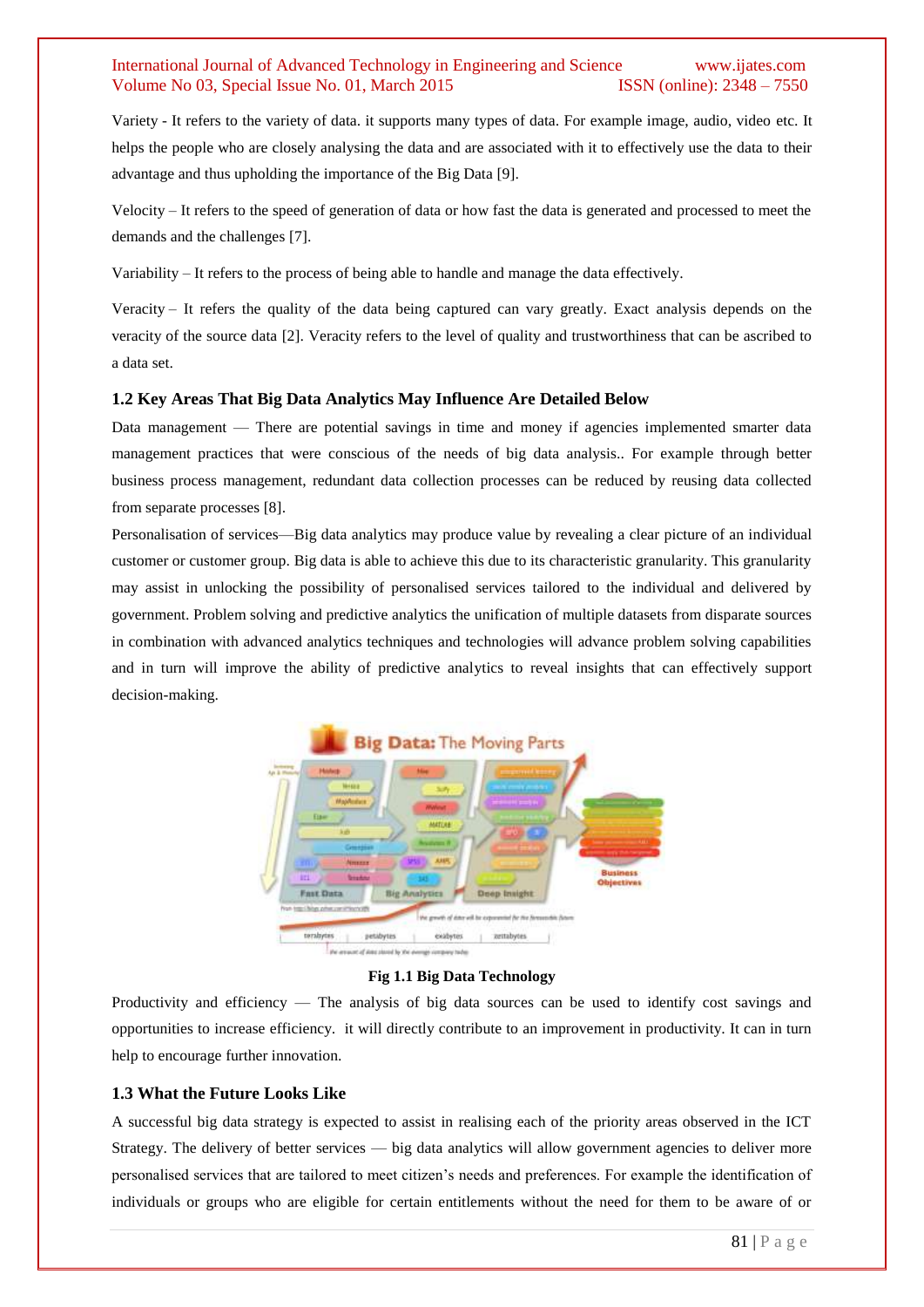explicitly apply for that benefit. Improved efficiency of government operations — more effective use of big data for predictive analysis will allow government agencies to better assess risk and feasibility and detect fraud and error. Open engagement —These engagements will help to build knowledge, spark ideas, generate growth and better inform decisions and solutions that meet the needs of the government, both on a national and local level.

#### **1.4 Challenges**

Meeting the challenges presented by big data will be difficult. The volume of data is already enormous and increasing every day. The velocity of its generation and growth is increasing, driven in part by the proliferation of internet connected devices. Current technology, architecture, management and analysis approaches are unable to cope with the flood of data, and organisations will need to change the way they think about, plan, govern, manage, process and report on data to realise the potential of big data.

#### **1.4.1 Privacy, Security and Trust**

Big data sources, the transport and delivery systems within and across agencies, and the end points for this data will all become targets of interest for hackers, both local and international and will need to be protected [11]. The potential value of big data is a function of the number of relevant, disparate datasets that can be linked and analysed to reveal new patterns, trends and insights.



**Fig 1.2 Challenges Handled in Big Data**

#### **1.4.2 Data Management and Sharing**

The processes surrounding the way data is collected, handled, utilised and managed by agencies will need to be aligned with all relevant legislative and regulatory instruments with a focus on making the data available for analysis in a lawful, controlled and meaningful way.

#### **II. HADOOP**

IT defined as a framework for running applications on large clusters of commodity hardware which produces huge data (petabytes – zetabytes) and to process it.Open source Apache Software Foundation Project.

#### **2.1 Hadoop Includes**

HDFS a distributed file system to distribute data.A File System on multiple machines which sits on native file system .It supports processing incase of any hardware Failure due to usage of Commodity machines, failure is a common phenomenon and designed for failure also it supports simple Coherency Model. it used to write Once and read Many Times. Map/Reduce HDFS implements this programming model. It is an offline computing engine. Handles distributed Applications.

Hadoop Daemons: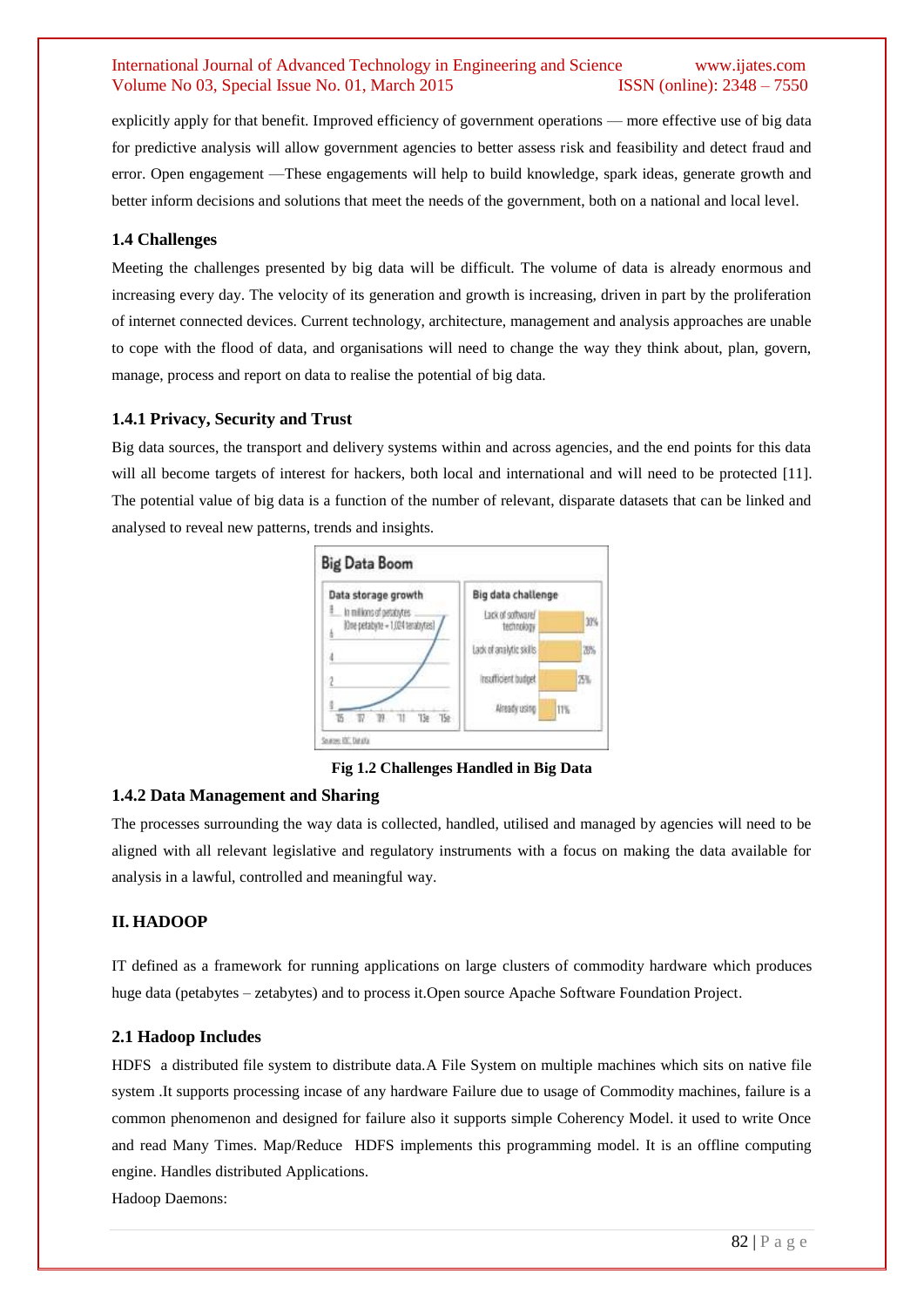- 1. Name Node- Stores the metadata that means information about the files and blocks.
- 2. Data Node -Serve read/write requests from clients and Perform replication tasks upon instruction by name node.
- 3. Secondary Name Node- Copies Fs Image and Transaction Log from Name Node to a temporary directory. Merges FS Image and Transaction Log into a new FS Image in temporary directory.



Fig 2.1 HDFS Architecture

- 1. Job Tracker -Accepts MR jobs submitted by users.Assigns Map and Reduce tasks to Task trackers. Monitors task and task tracker status, re executes tasks upon failure.
- 2. Task Tracker -Run Map and Reduce tasks upon instruction from the Job tracker. Manage storage and transmission of intermediate output**.**

#### **2.2 Characteristics**

Scalable is that new nodes can be added as needed and added without needing to change data formats, how data is loaded, how jobs are written, or the application on top. Cost effective is massively parallel computing to commodity servers. The result is a sizeable decrease in the cost per terabyte of storage, which in turn makes it affordable to model all the data [13]. Flexible is schema-less and can absorb any type of data, structured or not from any number of sources. Data from multiple sources can be joined and aggregated in arbitrary ways enabling deeper analyses than any one system provide [12]. Fault tolerant is the system redirects work to another location of the data and continues processing. It defines high level abstracted framework for distributed processing of large datasets. it supports Fault Tolerant and Parallelization. Computation consists of two phase Map and Reduce.



**Fig 2.2 Map Reduce Pipeline**

It is master-slaves architecture and computations occurs in multiple slave nodes and it tries to provide data locality as much as possible.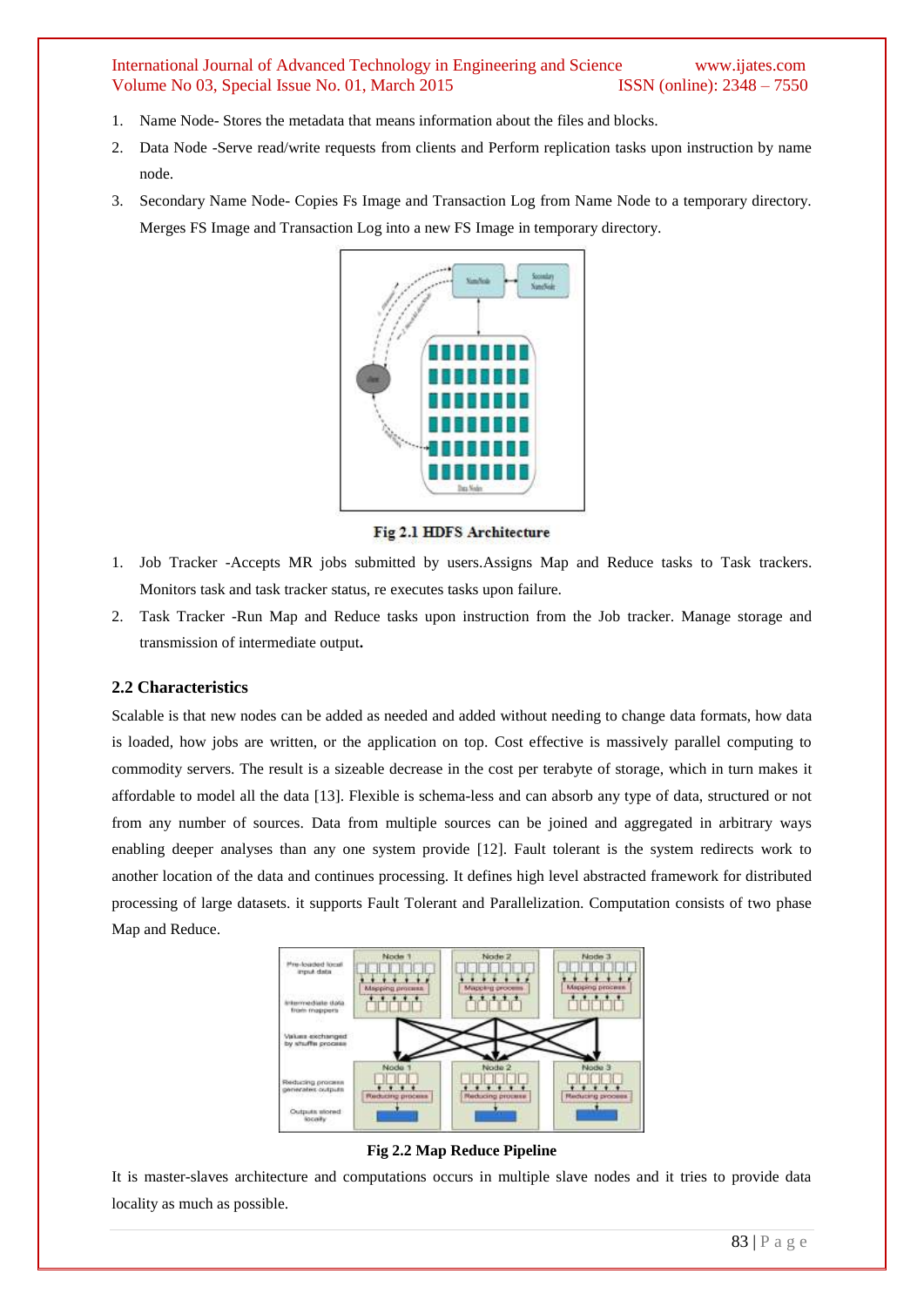## **III. PROPOSED SYSTEM ARCHITECTURE**

This chapter deals with the details of the proposed system. Identity deception is an important issue in the social media environment. The blocked users initiating new accounts, often called sock puppetry is widely known and existing efforts, it have attempted to detect such type of users, have been initially based on verbal behaviour. Although these methods yield a high detection rate of accuracy, they are computationally inefficient for the social media environment, its involving databases with large volumes of data. These past methods have mainly focused on detecting deception through verbal communication (e.g., voice or text). Proposed work to use non verbal behaviour to identify and prevent multiple accounts in social media. Issues of security and privacy will be decreased with accuracy. The main contributions of this work can be summarized as follows: propose a computationally efficient method (applicable to all social media classifications) for detecting identity deception through the use of non-verbal user activity in the social media environment.

## **3.1 Classification Matrix**

The classification matrix is used to find the four metrics those are True positive (TP), True negative (TN), False positive (FP) and False negative (FN).

| Verified identity<br>deception(Sockpupperty) | Verified legitimate user |
|----------------------------------------------|--------------------------|
| True positive (TP)                           | False positive(FP)       |
| False negative (FN)                          | True negative (FN)       |
|                                              |                          |

#### **Table 3.1 Classification Matrix**

## **3.2 System Architecture**



**Fig 3.2 System Architecture**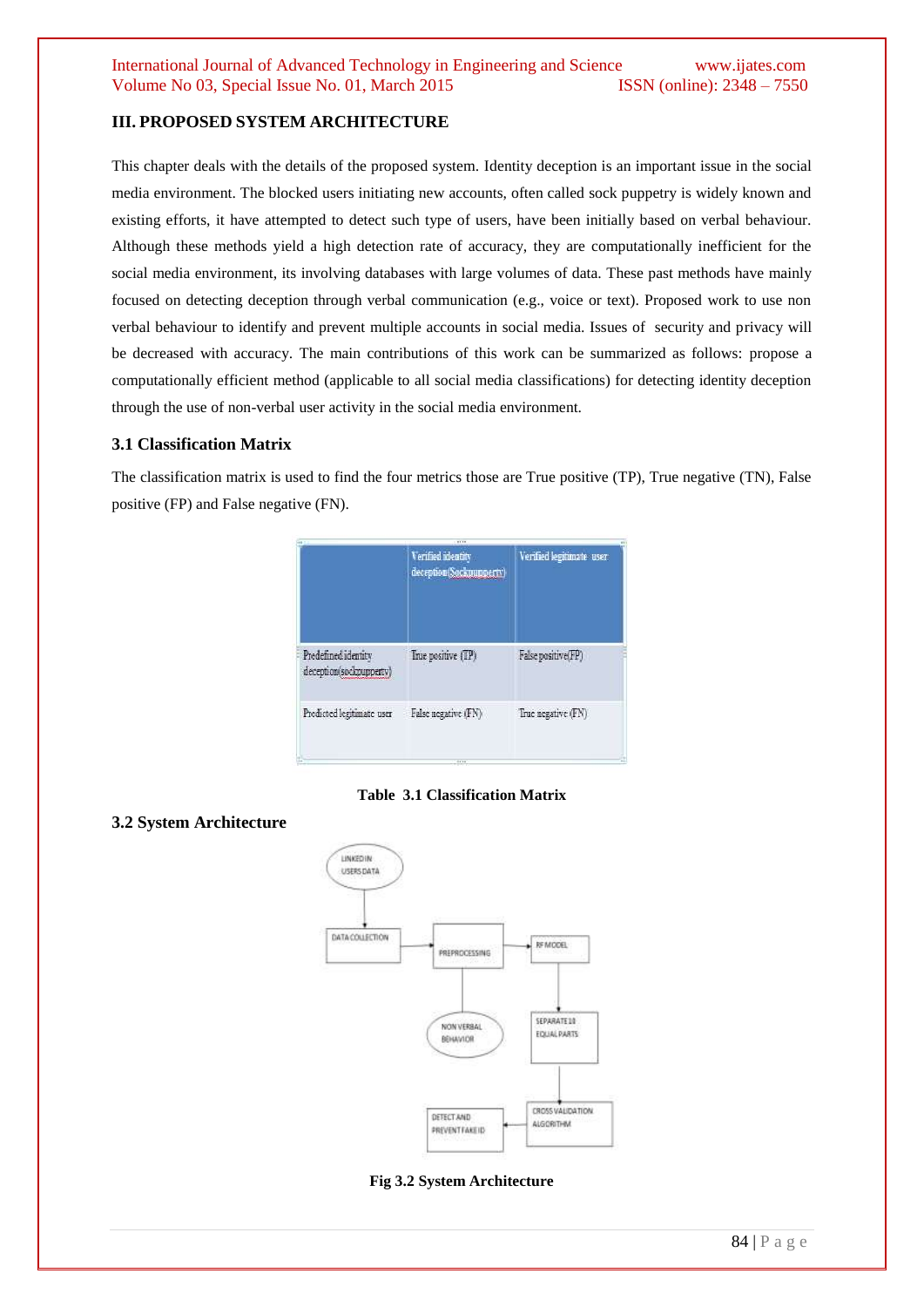The Ten Times Ten Fold Cross Validation Algorithm it contains the following steps:

Step 1: Set a predefined number w

Step 2: Set random seed  $S = w^*n^*10$ 

Step 3: Build RF model

Step 4: Classification matrix

Step 5: Calculate Recall, Precision and F-Measure.

Using this matrix, derive results to measure the following performance metrics in order to evaluate the performance of models for proposed method**:** recall(the fraction of valid sock puppet cases that are returned), precision (the amount of returned cases that are valid sock puppet cases), F-measure (the test of a model's accuracy bounded between0 and 1 that combines recall and precision), accuracy (the fraction of true positives and true negatives returned over the total number of cases), false positive rate (indicating the rate of falsely identified sockpuppets), and Matthews Correlation Coefficient (MCC) (a performance metric used in machine learning that provides a balanced result even if cases in the sample vary substantially in size).

These performance metrics are formally defined as follows

Recall=  $\frac{TP}{TP+FN}$ Precision =  $\frac{TP}{TP+FP}$ 

F-Measure= $\frac{2*Precision * Recall}{Precision + Recall}$ 

$$
Accuracy = \frac{TP + TN}{TP + TN + FP + FN}
$$
  
FPR =  $\frac{FP}{TP + TN + FP + FN}$ 

 $TP*TN-FP*FN$  $\text{MCC}=\overbrace{\frac{\sqrt{(TP+FP)(TP+FN)(TN+FP)(TN+FN)}}{T}}$ 

### **IV. RESULTS**

#### **4.1 Deception and Identity Deception**

Deception has been defined as the deliberate transfer of false information to a recipient that is not aware that the information received has been falsified [6], [10]. Human deception is motivated by instrumental (goal-driven), relational (relationship-driven) and identity-driven goals [12]. Deception is achieved by manipulating content, the communication channel, the sender information, or any combinations of these three components [9]. Identity deception (a subcategory of deception) focuses on manipulating the sender's information [20] and can be divided into three categories: identity concealment (e.g., concealing or altering part of an individual's identity), identity theft (e.g., mimicking another person's real identity) and identity forgery (e.g., forging a fictional identity).

#### **4.2 The Wikipedia Environment**

Wikipedia is a free online encyclopedia in which everyone can contribute without an account (anonymously when only IP address is visible) and with an account using a pseudonym or even real name. Wikipedia operates on the concept of namespaces where each namespace is meant to include a specific type of content (or pages).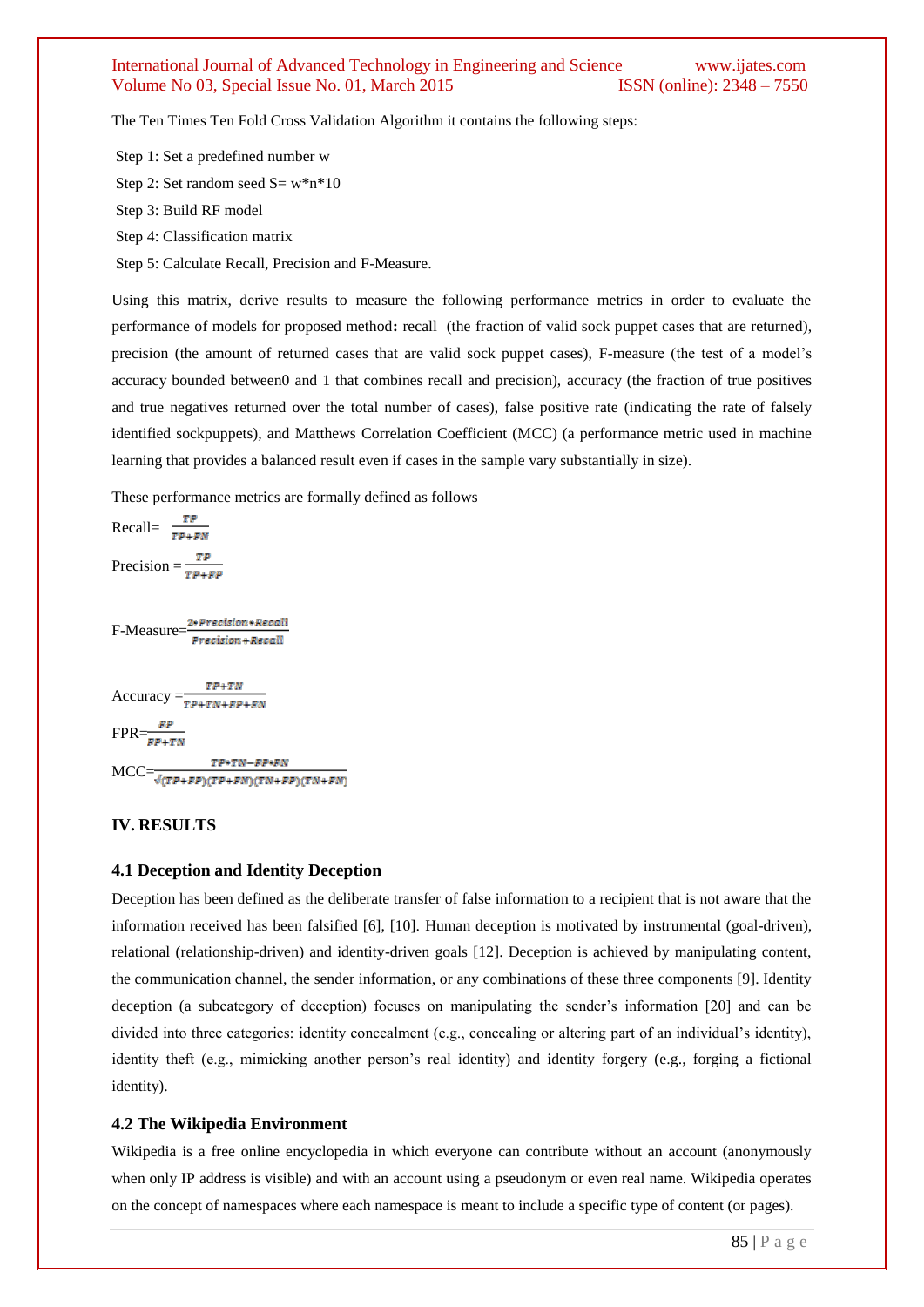

**Fig 3.1 Dataset Collection**

#### **4.3 Deception Detection**

Deception detection theories are divided into those that are based on leakage cues (cues sent by the deceiver unwillingly due to factors such as cognitive overload) and strategic decisions (cues indicative of deception that are willingly transmitted by a deceiver in order to ensure deception success). To detect deception, both categories pick up cues from verbal and non-verbal communications. Three of the most popular theories used in the deception field are Interpersonal Deception Theory (IDT), Leakage Theory (LT), and Expectancy Violations Theory (EVT) [21], [26]. In IDT, deception is seen as a series of exchanges between the deceiver and the victim.



**Fig 3.2 Pre-processing**

## **4.4 Contributions of This Work**

The main contributions of this work can be summarized as follows:

We propose a computationally efficient method (applicable to all social media classifications [1]) for detecting identity deception through the use of non-verbal user activity in the social media environment. This contribution ensures that a relatively high level of overall detection accuracy is obtained that is comparable to similar methods that make use of verbal communication [5], [6] but with lower computational overheads.

To demonstrate the computational efficiency (to withstand the immense traffic experienced by social media services) of our proposed non-verbal method to deception detection we use publicly available data from Wikipedia and machine learning algorithms. Finally, we present design guidelines for designers and developers interested in implementing this method as an added level of security for their social media communities and additional considerations based on various social media classifications in existence today.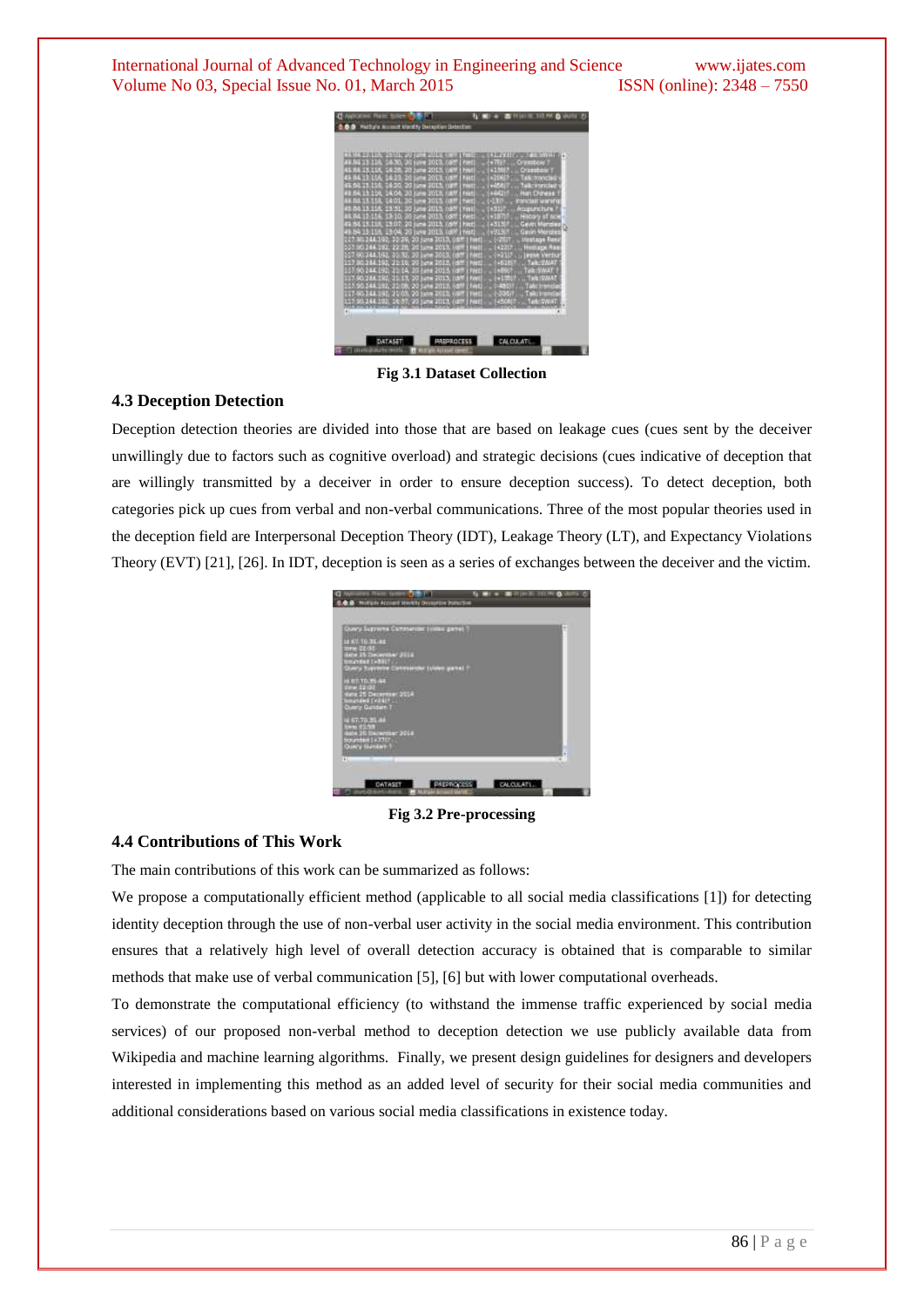### **4.5 Non-Verbal Behaviour Variables**

We used simple and more complex variables to represent user behaviour. Variables of online non-verbal behaviour fall under two major categories: time-independent and time-dependent (henceforth these variables are denoted with index *t)*.



**Fig 3.3 Calculation**

## **V. CONCLUSION**

Identity deception has become an increasingly important issue in the social media environment using Sock puppet algorithm which have attempted to detect such users, have been initially based on verbal behaviour. These algorithms yield a high detection accuracy rate but they are computationally inefficient for the social media environment, it involves databases with large volumes of data. A detection method based on non-verbal behaviour for identity deception, it can be applied to multiple types of social media. The method gives high detection accuracy and being computationally efficient for the social media environment when compared to previous methods.

## **REFERENCES**

- [1] Anna Squicciarini,Christopher Griffi "An Informed Model of Personal Information Release in Social Networking Sites " arXiv:1206.0981v1[cs.SI] 5 June 2012.
- [2] Anna Squicciarini,Sushama Karumanchi,Dan Lin,Nicole DeSisto "Identifying Hidden Social circles for Advanced Privacy Configuration "computer and security 41(2014) 40-51.
- [3] T. Solorio, R. Hasan, and M. Mizan, "A case study of sockpuppet detection in wikipedia," in Proc. Workshop Lang. Anal. Social Media, 2013, pp. 59–68.
- [4] Mauro Conti, Radha Poovendran, Marco Secchiero "FakeBook: Detecting Fake Profiles in On-line Social Networks" ACM International Conference on Advances in Social Networks Analysis and Mining IEEE 2012.
- [5] Georgios Kontaxis, Iasonas Polakis, Sotiris Ioannidis and Evangelos P. Markatos "Detecting Social Network Profile Cloning" Foundation for Research and Technology Hellas [kondax, polakis, sotiris, [markatos}@ics.forth.gr.](mailto:markatos%7D@ics.forth.gr)
- [6] Racha Ajami, Nabeel Al Qirim, Noha Ramadan "Privacy Issues in Mobile Social Networks" Procedia Computer Science 10 (2012) 672 – 679.
- [7] G. Alan Wang, Student Member, IEEE, Hsinchun Chen, Fellow, IEEE, Jennifer J. Xu, and Homa Atabakhsh "Automatically Detecting Criminal Identity Deception: An Adaptive Detection Algorithm" IEEE Transactions On Systems, Man, And Cybernetics—part A: Systems And Humans, Vol. 36, No. 5, September 2010.